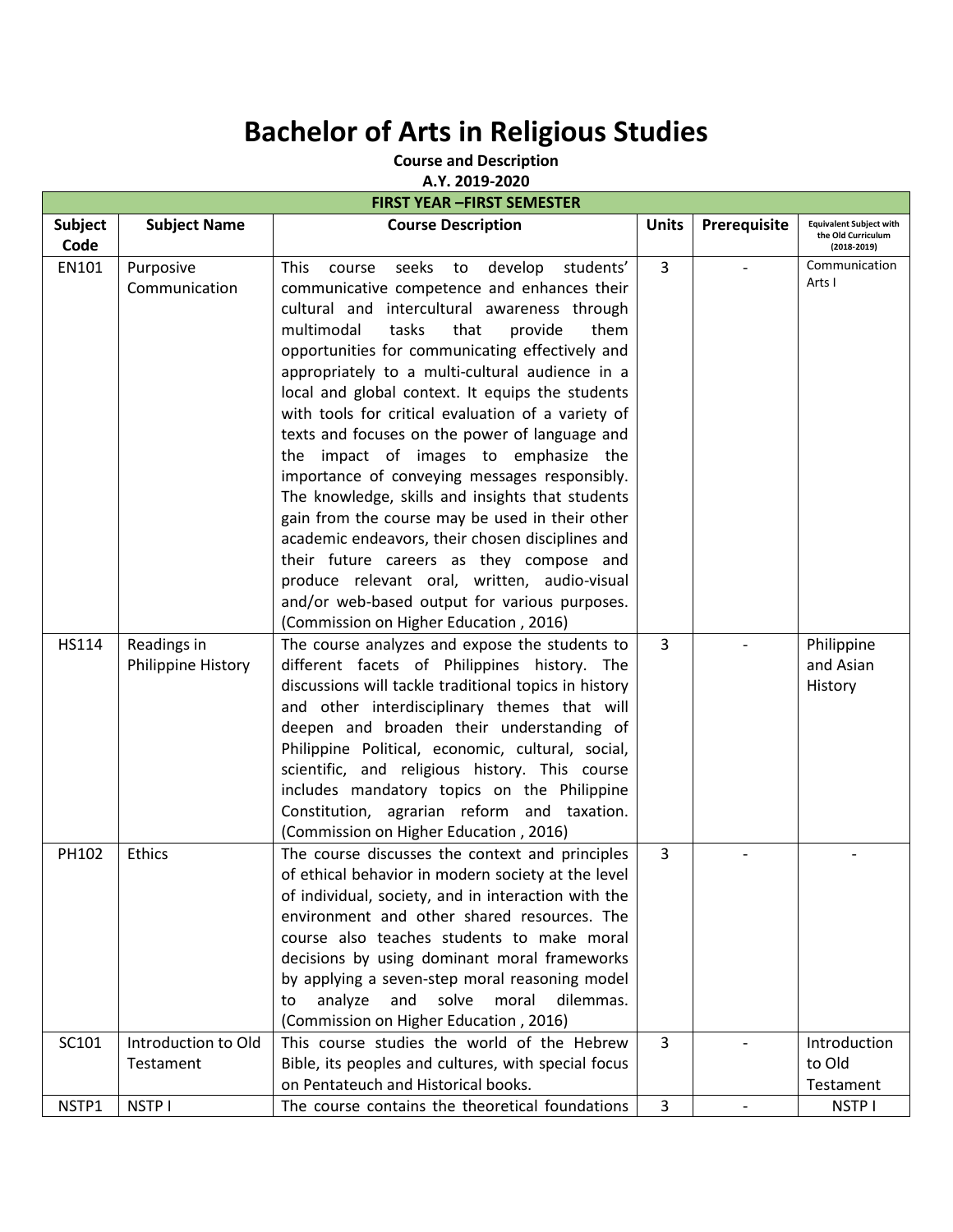| PE101                  | <b>Liturgical Dance</b>            | of the course covering topics that aim to provide<br>students with a holistic understanding of the<br>service training component of course in lieu of<br>ROTC. (Far Eastern University, 2018)<br>The course offers forms and expressions in<br>worship from the choreographed dramatic<br>presentation to spontaneous worship<br>and                                                                                                                                                                                                                                                                                                                                                 | $\overline{2}$ | $\overline{\phantom{a}}$ | PE1                                          |
|------------------------|------------------------------------|--------------------------------------------------------------------------------------------------------------------------------------------------------------------------------------------------------------------------------------------------------------------------------------------------------------------------------------------------------------------------------------------------------------------------------------------------------------------------------------------------------------------------------------------------------------------------------------------------------------------------------------------------------------------------------------|----------------|--------------------------|----------------------------------------------|
|                        |                                    | celebration of individuals and congregations<br>adapted to the Asian context. (Commission on<br>Higher Education, 2016)                                                                                                                                                                                                                                                                                                                                                                                                                                                                                                                                                              |                |                          |                                              |
|                        |                                    | <b>FIRST YEAR -SECOND SEMESTER</b>                                                                                                                                                                                                                                                                                                                                                                                                                                                                                                                                                                                                                                                   |                |                          |                                              |
| <b>Subject</b><br>Code | <b>Subject Name</b>                | <b>Course Description</b>                                                                                                                                                                                                                                                                                                                                                                                                                                                                                                                                                                                                                                                            | <b>Units</b>   | Prerequisite             |                                              |
| <b>HS115</b>           | The Life and Works<br>of Rizal     | The course is a study of Rizal's life and writings in<br>the total context of the formation of the Filipino<br>nation. This course considers the historical<br>movements forming the background of Rizal's<br>works and the relevance of his principles and<br>ideas to the modern Philippine situation. The<br>course seeks to impart to the students the values,<br>and love of one's native land and, therefore,<br>includes a conversation with relevant historical<br>figures of other Asian nations.                                                                                                                                                                           | 3              |                          | The Life and<br>Works of<br>Rizal            |
| PY101                  | Understanding the<br>Self          | This course intended to facilitate the exploration<br>of the issues and concerns regarding the self and<br>identity to arrive at better understanding of one's<br>self. It strives to meet the goal by stressing the<br>integration of the personal with the academic -<br>matters<br>discussed<br>contextualizing<br>in<br>the<br>classroom and in the everyday experiences of<br>students -making the better learning, generating<br>a new appreciation for the learning process and<br>developing a more critical and reflective attitude<br>while enabling them to manage and improve<br>their selves to attain a better quality life.<br>(Commission on Higher Education, 2016) | 3              |                          | General<br>Psychology                        |
| MT101                  | Mathematics in the<br>Modern World | This course deals with nature of mathematics,<br>appreciation of its practical, intellectual and<br>dimensions,<br>aesthetic<br>and<br>application<br>оf<br>mathematical tools in daily life. The course<br>provides tools for understanding and dealing with<br>various aspects of present-day living, such as<br>managing personal finances, making social<br>appreciating<br>geometric<br>choices,<br>designs,<br>understanding codes used in data transmission<br>and security and dividing limited resources fairly.<br>(CMO No. 20, series of 2013)                                                                                                                            | 3              |                          | Applied<br>Mathematics<br>with<br>Accounting |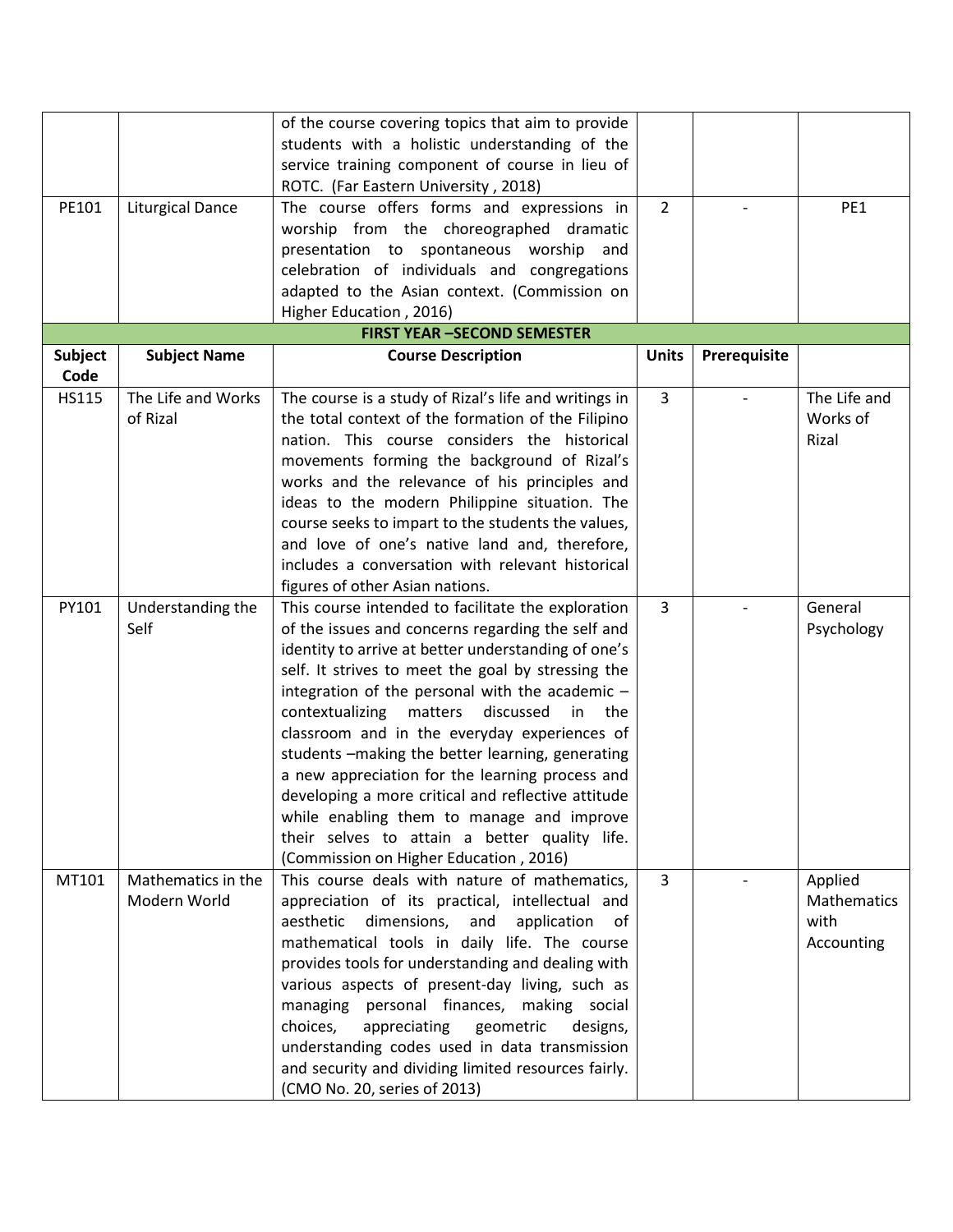| SC102 | Introduction to                          | This course provides an introduction to the                                                                                                                                                                                                                                                                                                                        | 3              | SC101 | Introduction                         |
|-------|------------------------------------------|--------------------------------------------------------------------------------------------------------------------------------------------------------------------------------------------------------------------------------------------------------------------------------------------------------------------------------------------------------------------|----------------|-------|--------------------------------------|
|       | <b>New Testament</b>                     | Jewish-Graeco-Roman world of the first century                                                                                                                                                                                                                                                                                                                     |                |       | to New                               |
|       |                                          | and to the methods and approaches used in the                                                                                                                                                                                                                                                                                                                      |                |       | <b>Testament</b>                     |
|       |                                          | study of the New Testament. It gives a brief                                                                                                                                                                                                                                                                                                                       |                |       |                                      |
|       |                                          | overview of the contents of the books of the New                                                                                                                                                                                                                                                                                                                   |                |       |                                      |
|       |                                          | Testament.                                                                                                                                                                                                                                                                                                                                                         |                |       |                                      |
| TH105 | Interreligious<br><b>Studies</b>         | This course deals with questions for Christian<br>theology raised by the encounter with other<br>faiths and examines the principles and conditions<br>of inter-religious dialogue. Christians believe that<br>Jesus Christ is the Universal Savior, while in the<br>context of world religions, Christianity appears as<br>just one of the many ways to salvation. | $\mathbf{R}$   |       | Interreligious<br><b>Studies</b>     |
| PH103 | Fundamentals of<br>Philosophy            | This course enables the students to analyze the<br>dynamic structure of human consciousness and<br>to explore its implications. The course will help<br>the students analyze and evaluate the process of<br>knowing the richness and diversity of life.                                                                                                            | 3              |       | <b>Fundamentals</b><br>of Philosophy |
| PE102 | Asian Folk and<br>Contemporary<br>Dances | The course is designed to allow students to share<br>and appreciate the richness of their traditional<br>heritage through folk dancing, which is also an<br>integral part of the community. A group<br>presentation would be an expected output of this<br>course.                                                                                                 | $\overline{2}$ |       | PE <sub>2</sub>                      |

| <b>SECOND YEAR -FIRST SEMESTER</b> |                           |                                                                                                                                                                                                                                                                                                                                                                                                                                                                                                                                                                                     |              |              |                                                                       |  |  |
|------------------------------------|---------------------------|-------------------------------------------------------------------------------------------------------------------------------------------------------------------------------------------------------------------------------------------------------------------------------------------------------------------------------------------------------------------------------------------------------------------------------------------------------------------------------------------------------------------------------------------------------------------------------------|--------------|--------------|-----------------------------------------------------------------------|--|--|
| <b>Subject</b><br>Code             | <b>Subject Name</b>       | <b>Course Description</b>                                                                                                                                                                                                                                                                                                                                                                                                                                                                                                                                                           | <b>Units</b> | Prerequisite | <b>Equivalent Subject with</b><br>the Old Curriculum<br>$(2018-2019)$ |  |  |
| HM101                              | Art Appreciation          | This course discuss the different forms of art<br>namely: visual arts, dance, music and literature.<br>Students are expected to connect arts and<br>history and determine the contribution of arts to<br>the lives of the people. The discussion also<br>includes the contribution of famous painters,<br>dancers, musicians and writers to the arts.                                                                                                                                                                                                                               | 3            |              | Art<br>Appreciation                                                   |  |  |
| SA131                              | The Contemporary<br>World | This course introduces students to<br>the<br>contemporary world by examining<br>the<br>multifaceted phenomenon of globalization. Using<br>the various disciplines of the social sciences, it<br>examines the economic, social, political,<br>technological, and other transformations that<br>have created an increasing awareness of the<br>interconnectedness of peoples and places<br>around the globe. To this end, the course<br>provides an overview of the various debates in<br>global<br>governance, development,<br>and<br>sustainability. Beyond exposing the student to | 3            |              | Sociology of<br>Change                                                |  |  |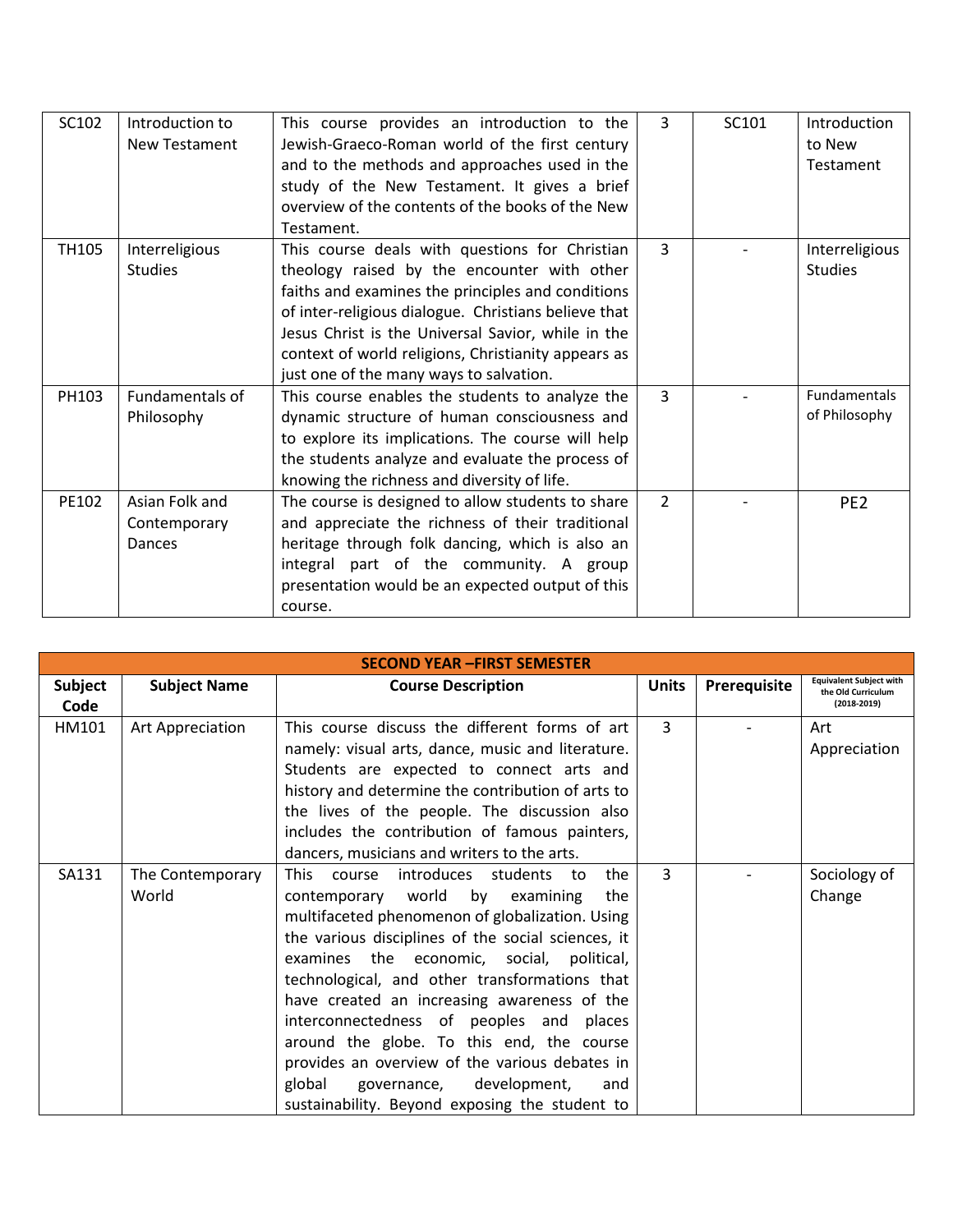|              |                        | the world outside the Philippines, it seeks to      |                |                          |                |
|--------------|------------------------|-----------------------------------------------------|----------------|--------------------------|----------------|
|              |                        | inculcate a sense of global citizenship and global  |                |                          |                |
|              |                        | ethical responsibility. (Commission on Higher       |                |                          |                |
|              |                        |                                                     |                |                          |                |
|              |                        | Education, 2016)                                    |                |                          |                |
| PE103        | Asian Games and        | This course seeks to enhance physical fitness and   | $\overline{2}$ | $\overline{\phantom{a}}$ | PE3            |
|              | Sports                 | develop the health of the students through          |                |                          |                |
|              |                        | physical activities such as sports. This course     |                |                          |                |
|              |                        | provides lectures and training of the popular       |                |                          |                |
|              |                        | contemporary games such as basketball,              |                |                          |                |
|              |                        | volleyball, table tennis among others.              |                |                          |                |
| NSTP2        | <b>NSTP II</b>         | The course is a sequel to NSTP 1. It is designed to | $\overline{3}$ | NSTP1                    | <b>NSTP II</b> |
|              |                        | immerse students in activities that will arm them   |                |                          |                |
|              |                        | the capability to contribute in uplifting the       |                |                          |                |
|              |                        | general welfare and the quality of life of the      |                |                          |                |
|              |                        | community and the enhancement of its facilities     |                |                          |                |
|              |                        | especially those that are devoted to improving      |                |                          |                |
|              |                        | the health, environment, entrepreneurship,          |                |                          |                |
|              |                        | safety, recreation and morale of the citizen.       |                |                          |                |
|              |                        | (Balaba, n.d.)                                      |                |                          |                |
| <b>TH114</b> | Introduction to        | This course is intended to enable students to       | 3              | PH103                    | Introduction   |
|              | Theology               | reflect critically on theology in the light of      |                |                          | to Theology    |
|              |                        | experience and tradition. It describes theology as  |                |                          |                |
|              |                        |                                                     |                |                          |                |
|              |                        | both a process and a product of faith. As a         |                |                          |                |
|              |                        | process, it describes the interaction between       |                |                          |                |
|              |                        | human experience and the components of the          |                |                          |                |
|              |                        | Christian tradition. As a product, it describes the |                |                          |                |
|              |                        | theological methods of some contemporary            |                |                          |                |
|              |                        | theologians.                                        |                |                          |                |
|              | <b>Elective Course</b> |                                                     |                |                          |                |
|              | (GE)                   |                                                     |                |                          |                |
|              |                        | <b>SECOND YEAR -SECOND SEMESTER</b>                 |                |                          |                |
| STS101       | Science,               | This interdisciplinary course engages students to   | 3              |                          |                |
|              | Technology,            | confront the realities brought about by science     |                |                          |                |
|              | Society                | and technology in society. Such realities pervade   |                |                          |                |
|              |                        | the personal, the public, and the global aspects    |                |                          |                |
|              |                        | of our living and are integral to human             |                |                          |                |
|              |                        | development.<br>Scientific<br>knowledge<br>and      |                |                          |                |
|              |                        | technological development happen in the             |                |                          |                |
|              |                        | context of society with all its socio-political,    |                |                          |                |
|              |                        | cultural,<br>economic,<br>and<br>philosophical      |                |                          |                |
|              |                        | underpinnings at play. This course seeks to instill |                |                          |                |
|              |                        |                                                     |                |                          |                |
|              |                        | reflective knowledge in the students that they      |                |                          |                |
|              |                        | are able to live the good life and display ethical  |                |                          |                |
|              |                        | decision making in the face of scientific and       |                |                          |                |
|              |                        | technological advancement.                          |                |                          |                |
|              |                        | This course includes mandatory topics on climate    |                |                          |                |
|              |                        | change and environmental awareness.                 |                |                          |                |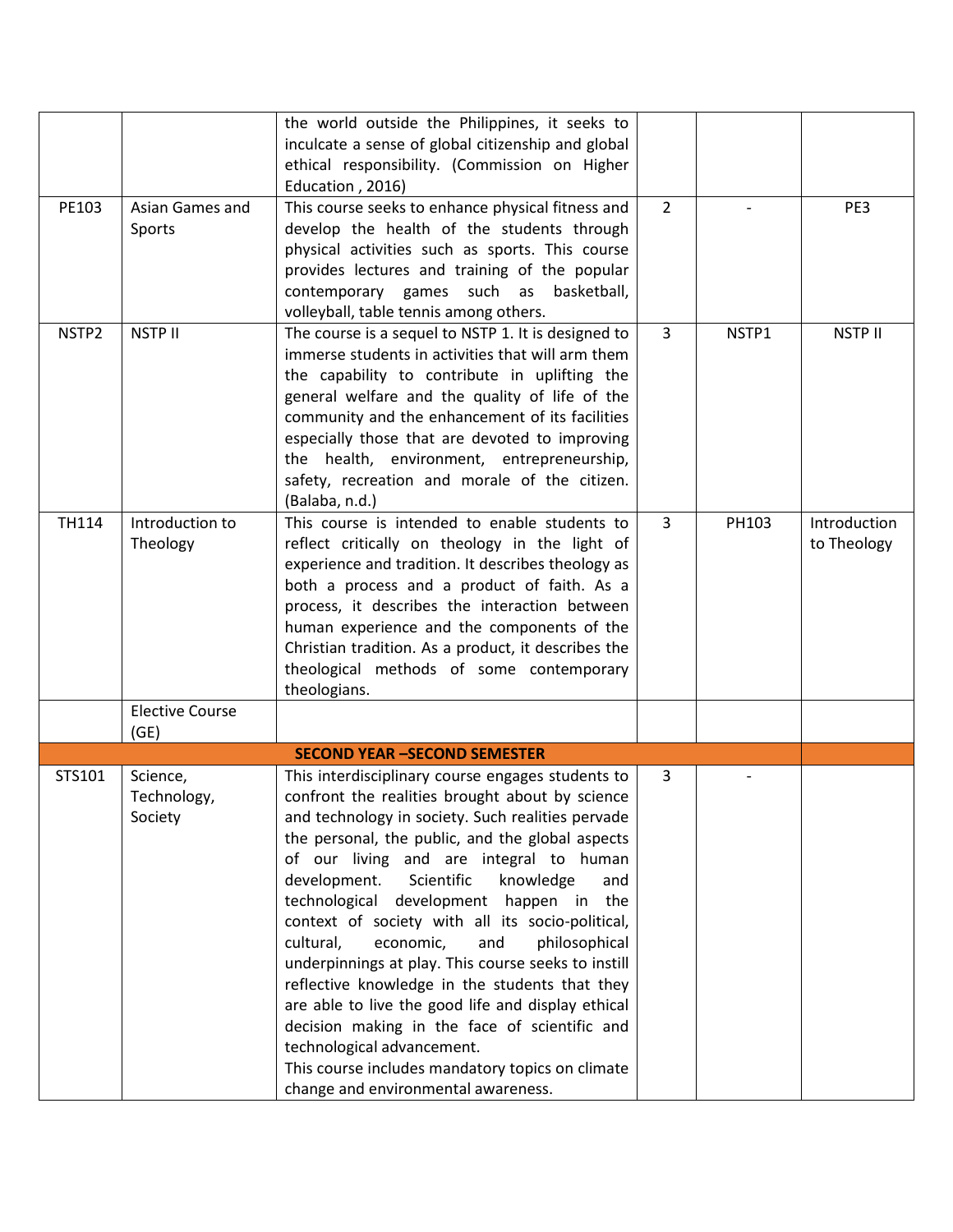| SC103        | Synoptic and Acts               | This course provides an introductory overview<br>and emphasis on literary integrity of each of the<br>Synoptic Gospels and Acts.                                                                                                                                                                                                    | 3              | SC101;<br>SC102                            | Synoptic and<br>Acts   |
|--------------|---------------------------------|-------------------------------------------------------------------------------------------------------------------------------------------------------------------------------------------------------------------------------------------------------------------------------------------------------------------------------------|----------------|--------------------------------------------|------------------------|
| <b>TH115</b> | Systematic<br>Theology          | This course provides for the contextual<br>understanding of theology in a systematic and<br>analytical approach. It aims to provide a<br>theological explanation and appreciation of the<br>mysteries of the Christian faith and the<br>relationships between doctrines of Christology,<br>Church, Christian Life, and Eschatology. | 3              | PH103;<br><b>TH114</b>                     | Systematic<br>Theology |
| <b>TH117</b> | Ecclesiology                    | This course delves in the origin of the Church, its<br>connection to God and its significance in the New<br>Testament, Tradition, Vatican II. It also provides<br>discussion on the contemporary understanding<br>of Church. The course focuses on Church as<br>mission and as community, in dialogue with the<br>world.            | 3              | SC101;<br>SC102;<br>PH103;<br><b>TH114</b> | Ecclesiology           |
| PE104        | <b>Oriental Healing</b><br>Arts | The course includes discussion on meditative<br>movements and oriental healing arts such as<br>Shibashi, Qi Gong, Acu-therapy, combined<br>movement, meditation and visualization and<br>breath regulation to enhance the flow of vital<br>energy in the body.                                                                      | $\overline{2}$ |                                            | PE4                    |
|              | <b>Elective Course</b><br>(GE)  |                                                                                                                                                                                                                                                                                                                                     | $\overline{3}$ |                                            |                        |
|              | <b>Elective Course</b><br>(GE)  |                                                                                                                                                                                                                                                                                                                                     | 3              |                                            |                        |

|                        | <b>THIRD YEAR -FIRST SEMESTER</b> |                                                                                                                                                                                                                                                                                                                                                                                                                                                                                                                                                                                                                                                                                                                                                                                                 |              |                                                         |                                                                       |  |  |
|------------------------|-----------------------------------|-------------------------------------------------------------------------------------------------------------------------------------------------------------------------------------------------------------------------------------------------------------------------------------------------------------------------------------------------------------------------------------------------------------------------------------------------------------------------------------------------------------------------------------------------------------------------------------------------------------------------------------------------------------------------------------------------------------------------------------------------------------------------------------------------|--------------|---------------------------------------------------------|-----------------------------------------------------------------------|--|--|
| <b>Subject</b><br>Code | <b>Subject Name</b>               | <b>Course Description</b>                                                                                                                                                                                                                                                                                                                                                                                                                                                                                                                                                                                                                                                                                                                                                                       | <b>Units</b> | Prerequisite                                            | <b>Equivalent Subject with</b><br>the Old Curriculum<br>$(2018-2019)$ |  |  |
| TH118                  | Christology                       | This course discuss today's Asian context of<br>massive poverty and pluralism in culture and<br>religion. This course starts with knowing Jesus<br>Nazareth doing his earthly ministry in the context<br>of 1 <sup>st</sup> century Palestine. Jesus' words and actions<br>will be examined in light of the customs and<br>traditions of his own culture. This will bring out<br>and highlight deeper meanings which lead to new<br>insights and deeper appreciation of the<br>radicalness of Jesus' proclamation of the Reign of<br>God. Working with the gospel accounts, the<br>students will enter into the experience of the<br>disciples who shared the life and ministry of Jesus<br>of Nazareth, who offered his life to his God given<br>mission of proclaiming the Reign of God. From | 3            | SC101;<br>SC <sub>102</sub> ;<br>PH104;<br><b>TH114</b> | Christology                                                           |  |  |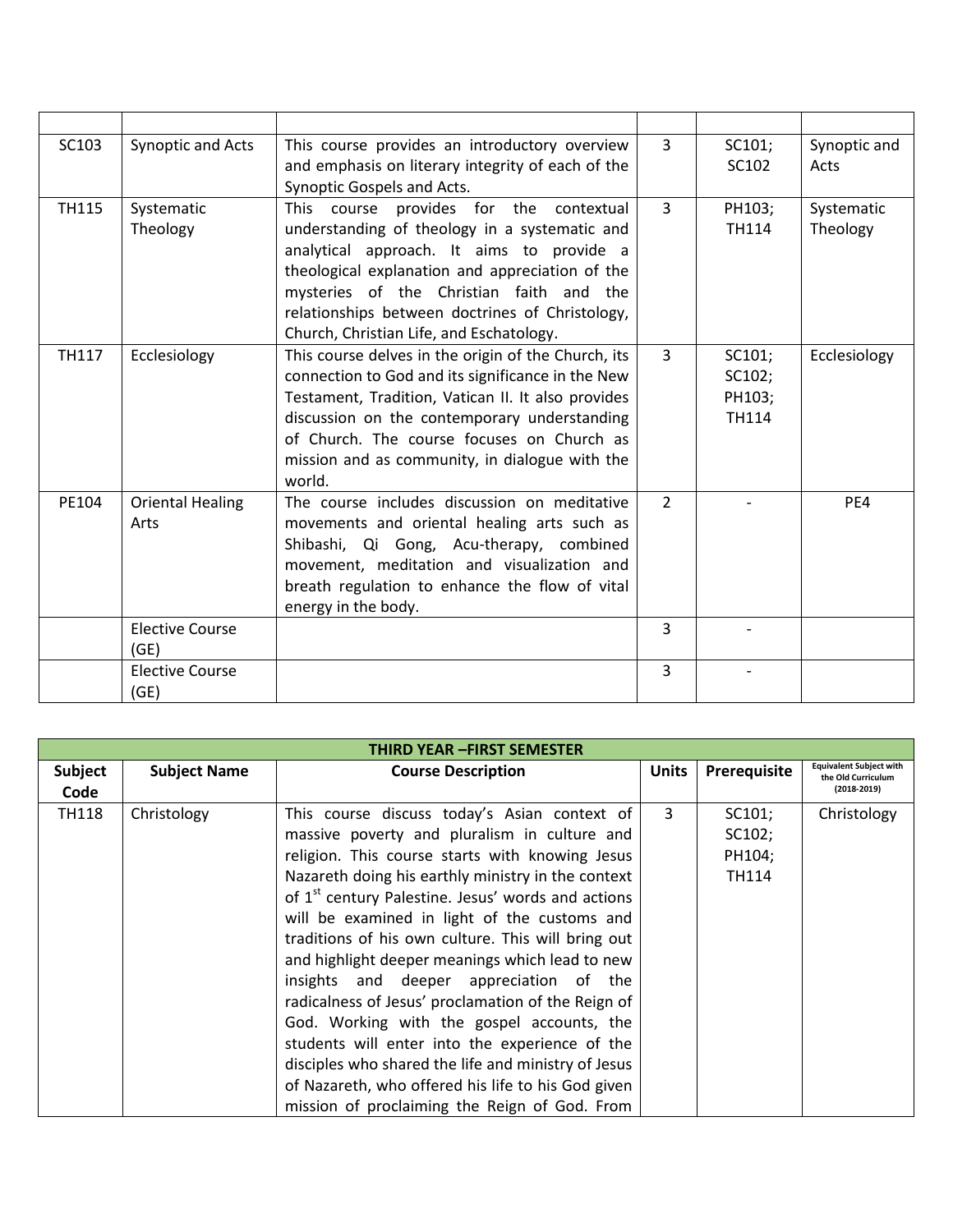|              |                       | the lens of the disciples' experience, the students  |                |              |                |
|--------------|-----------------------|------------------------------------------------------|----------------|--------------|----------------|
|              |                       | will see examples of how to respond to the call of   |                |              |                |
|              |                       | the Reign and participate in Jesus' mission.         |                |              |                |
| TH119        | Christian             | The course concentrates on explaining the unity      | 3              | SC101;       | Christian      |
|              | Understanding of      | and integrity of Christian tradition as Trinitarian, |                | SC102;       | Understanding  |
|              | God                   | while showing the personally and socially            |                |              | of God         |
|              |                       | transformative dimensions of such belief.            |                |              |                |
| <b>TH120</b> | Fundamentals of       | This course provides discussion on moral             | 3              | PH103;       | Fundamentals   |
|              | <b>Moral Theology</b> | challenges of Christian faith. It explains biblical- |                | TH114;       | of Moral       |
|              |                       | historical perspectives of Christian morality and    |                | <b>TH115</b> | Theology       |
|              |                       | Christian ethics. This course deals extensively      |                |              |                |
|              |                       | with moral life as based on fundamental option;      |                |              |                |
|              |                       | understanding<br>of<br>sin<br>and<br>conversion;     |                |              |                |
|              |                       | understanding of common good and justice; and        |                |              |                |
|              |                       | conscience, freedom and authority.                   |                |              |                |
| HS123        | Church History        | This course discuss the interaction between          | 3              |              | Church         |
|              |                       | community of faith and the events in our history     |                |              | History        |
|              |                       | which affected it. The students in this course shall |                |              |                |
|              |                       | evaluate such interaction to have a deeper           |                |              |                |
|              |                       | understanding of the dynamic community of            |                |              |                |
|              |                       | faith.                                               |                |              |                |
| GS101        | <b>Gender Studies</b> | This course is designed to let the students be       | $\overline{3}$ |              | Gender         |
|              |                       | equipped with awareness, understanding of, and       |                |              | <b>Studies</b> |
|              |                       | concern about gender issues and their relation to    |                |              |                |
|              |                       | religion and theology. It involves debates over      |                |              |                |
|              |                       | the context of gender in biological science and/or   |                |              |                |
|              |                       | in the context of socialization processes. The       |                |              |                |
|              |                       | course will also discuss how Christianity and        |                |              |                |
|              |                       | Christian<br>affected<br>theology<br>have<br>our     |                |              |                |
|              |                       | understanding and experience of gender. The          |                |              |                |
|              |                       | course seeks to further explore many of the          |                |              |                |
|              |                       |                                                      |                |              |                |
|              |                       | gender issues that we are struggling with today,     |                |              |                |
|              |                       | including family and workplace relations,            |                |              |                |
|              |                       | reproductive rights, and gender violence. The        |                |              |                |
|              |                       | course will argue that, cross-culturally, gender     |                |              |                |
|              |                       | relations, as they are lived today, have changed,    |                |              |                |
|              |                       | so can change, and must continue to change, so       |                |              |                |
|              |                       | that women, and also men, can meet their full        |                |              |                |
|              |                       | potential in themselves and their relationships. It  |                |              |                |
|              |                       | will look at how feminism and feminist theologies    |                |              |                |
|              |                       | are contributing to this change. And it will         |                |              |                |
|              |                       | consider how the students, in their home             |                |              |                |
|              |                       | context, are affected and can contribute.            |                |              |                |
|              | Elective (Major)      |                                                      | 3              |              |                |
|              |                       | <b>THIRD YEAR -SECOND SEMESTER</b>                   |                |              |                |
| SC104        | Johannine Studies     | This course studies essential Johannine themes       | 3              | SC101        | Johannine      |
|              |                       | like the "Word", Life and Light, Love, Glory,        |                | SC102        | <b>Studies</b> |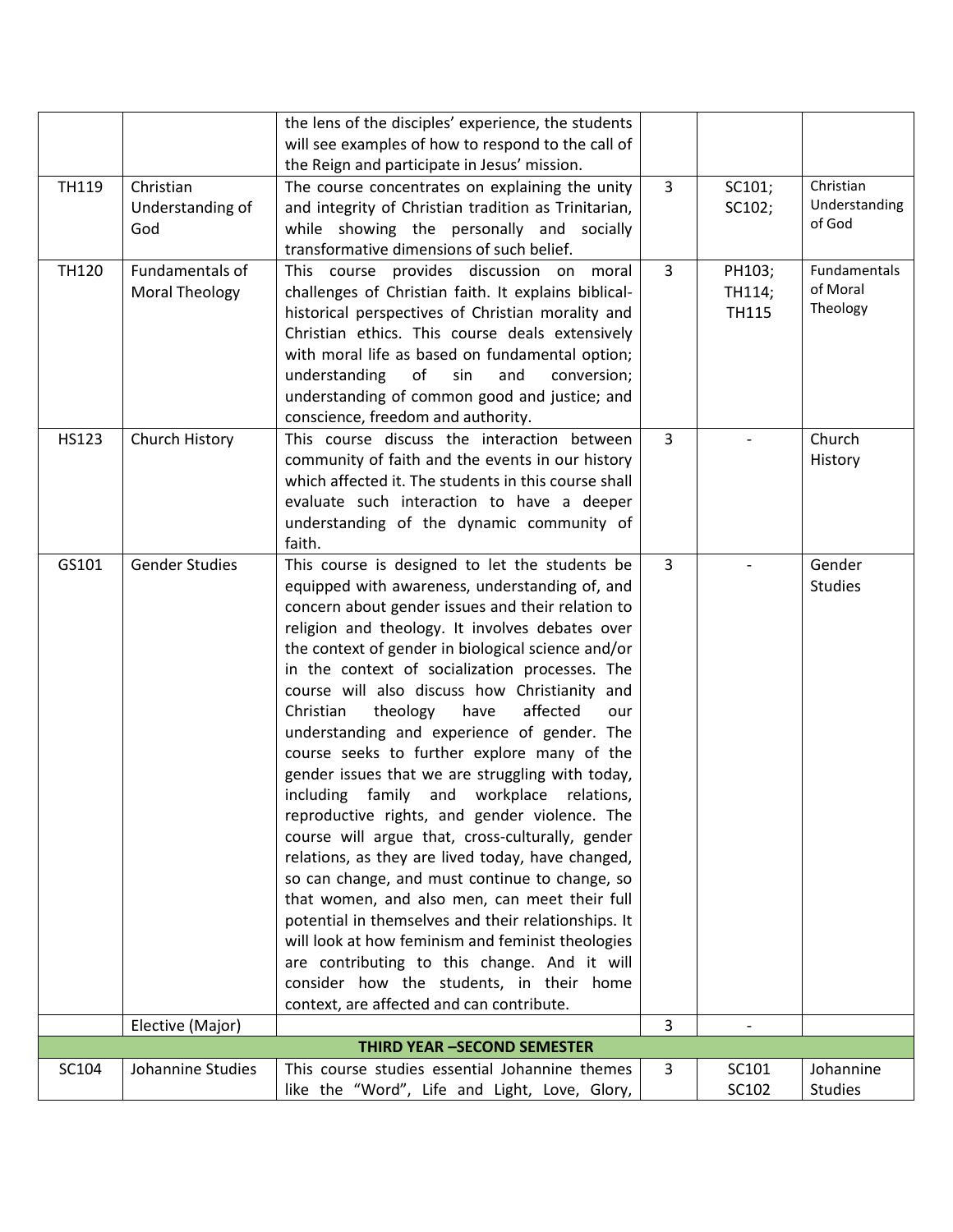|              |                                   | Witness, Discipleship Epistles and the Book of<br>Revelation. Recent research on these themes will<br>be explored.                                                                                                                                                                                                                                                                                                                                                                                                                                                                                                                               |                |                       |                                      |
|--------------|-----------------------------------|--------------------------------------------------------------------------------------------------------------------------------------------------------------------------------------------------------------------------------------------------------------------------------------------------------------------------------------------------------------------------------------------------------------------------------------------------------------------------------------------------------------------------------------------------------------------------------------------------------------------------------------------------|----------------|-----------------------|--------------------------------------|
| <b>TH121</b> | Sacraments and<br>Liturgy         | This course enables the students to deepen their<br>understanding<br>of<br>Christian<br>Liturgy<br>and<br>Sacraments with the end view of living out their<br>faith more deeply and in an authentic manner.<br>This course explores the meaning of signs and<br>symbols with emphasis to the Sacraments of<br>Baptism, Eucharist and Reconciliation                                                                                                                                                                                                                                                                                              | $\overline{3}$ | PH103<br><b>TH114</b> | Sacraments<br>and Liturgy            |
| <b>TH126</b> | Social Teachings of<br>the Church | This course introduces to the students the social<br>teachings of the Church and provides a<br>framework for analyzing the Christian response<br>to the problems of society in the context of<br>evangelization.                                                                                                                                                                                                                                                                                                                                                                                                                                 | $\overline{3}$ |                       | Social<br>Teachings of<br>the Church |
| <b>HS125</b> | Asian Church<br>History           | This course studies the development of the<br>Church in Asia. It also explores the cultural<br>factors that conditioned and influenced the Asian<br>people's acceptance and understanding of the<br>Christian message.                                                                                                                                                                                                                                                                                                                                                                                                                           | $\overline{3}$ | <b>HS123</b>          | Asian Church<br>History              |
| RS101        | Craft of Research<br>Writing      | This course is designed to equip undergraduate<br>students with the competence to do research and<br>write a research paper in religious studies (for<br>undergraduates by providing a survey of both<br>qualitative and quantitative techniques of<br>research, with special emphasis on feminist and<br>Third World perspectives, methods and language.<br>Areas and topic for research in religious studies<br>and formation will be explored and identified.<br>The course uses the Kate Turabian $7th$ edition)<br>style of writing with a draft of a review of<br>literature and an outline of a research topic as its<br>expected output. | $\overline{3}$ | EN101                 | Craft of<br>Research<br>Writing      |
|              | Elective (Major)                  |                                                                                                                                                                                                                                                                                                                                                                                                                                                                                                                                                                                                                                                  | 3              |                       |                                      |

| <b>FOURTH YEAR -FIRST SEMESTER</b> |                                          |                                                                                                                                                                                                                                                                                                       |              |              |                                                                       |  |  |  |
|------------------------------------|------------------------------------------|-------------------------------------------------------------------------------------------------------------------------------------------------------------------------------------------------------------------------------------------------------------------------------------------------------|--------------|--------------|-----------------------------------------------------------------------|--|--|--|
| Subject<br>Code                    | <b>Subject Name</b>                      | <b>Course Description</b>                                                                                                                                                                                                                                                                             | <b>Units</b> | Prerequisite | <b>Equivalent Subject with</b><br>the Old Curriculum<br>$(2018-2019)$ |  |  |  |
| CA101                              | Catechetics 1                            | This course is an introduction to and exploration<br>of the foundations and core of Christian<br>catechetics.                                                                                                                                                                                         | 3            |              | Catechetics 1                                                         |  |  |  |
| <b>TH129</b>                       | Introduction to<br>Women and<br>Children | This course explores how women and religion<br>affect one another, in the spiritual, theological,<br>cultural, political<br>and<br>economic<br>moral.<br>dimensions. The course discuss the lives of<br>women in the bible and history and how they<br>been perceived historically and in the<br>have | 3            | GS101        | Introduction<br>to Women<br>and Children                              |  |  |  |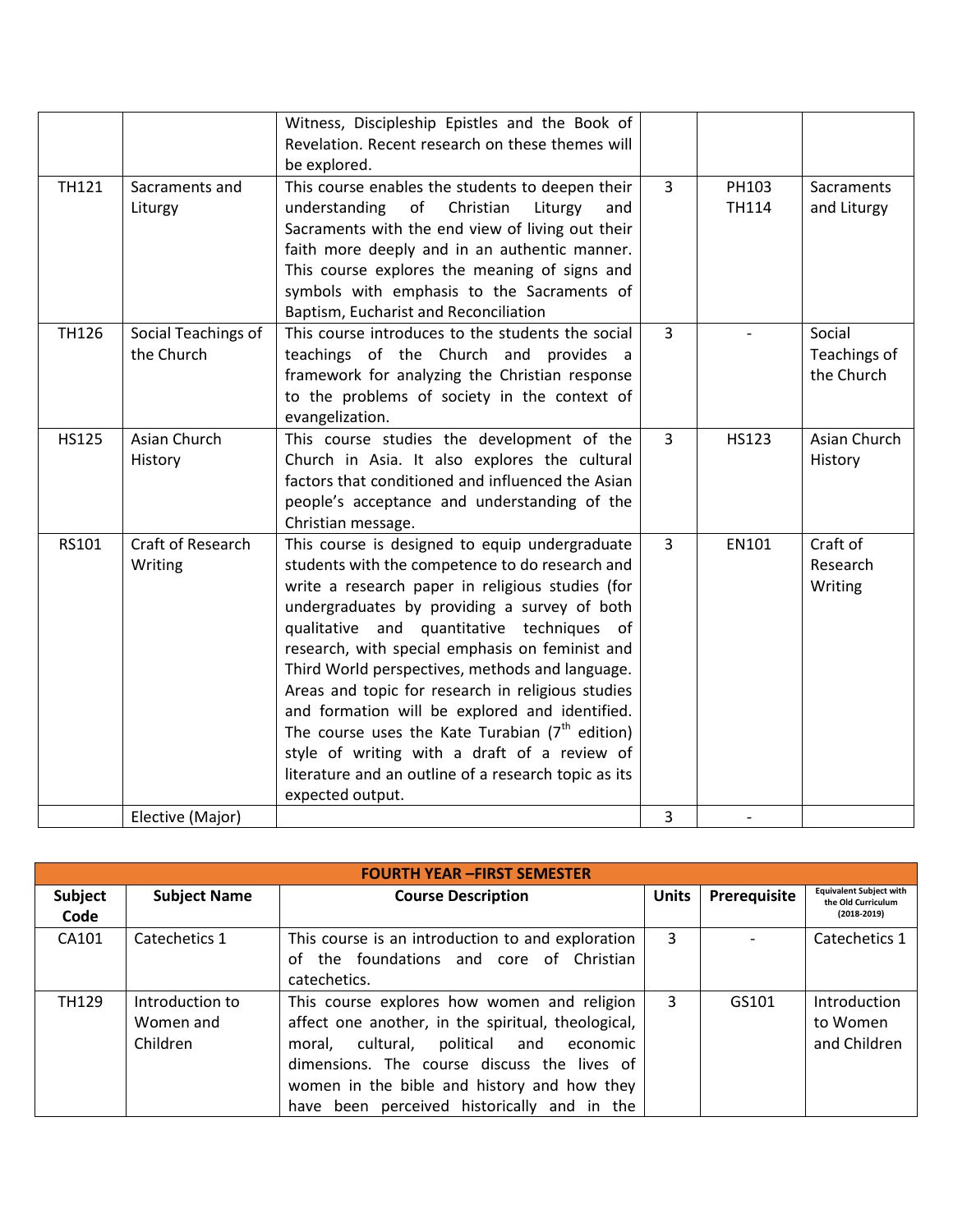|              |                            | contemporary. It studies the experience and role                                                     |                |       |                |
|--------------|----------------------------|------------------------------------------------------------------------------------------------------|----------------|-------|----------------|
|              |                            | of women in major religions, including Hinduism,                                                     |                |       |                |
|              |                            | Buddhism, Judaism, Islam, and Chinese religions.                                                     |                |       |                |
|              |                            | discussion on<br>also<br>includes<br>women's<br>It                                                   |                |       |                |
|              |                            | contributions to interreligious dialogues.                                                           |                |       |                |
| <b>TH138</b> | Pastoral                   | This course offers theological and socio-pastoral                                                    | $\mathbf{3}$   |       | Pastoral       |
|              | Approaches                 | framework for understanding basic Ecclesial                                                          |                |       | Approaches     |
|              |                            | Communities as a direction, context, and strategy                                                    |                |       |                |
|              |                            | for pastoral ministry. Opportunities are provided                                                    |                |       |                |
|              |                            | for reflection and sharing, integration and                                                          |                |       |                |
|              |                            | deepening of experiences in fostering these                                                          |                |       |                |
|              |                            | grassroots communities to transform society.                                                         |                |       |                |
| SC105        | Introduction to            | This course provides a brief introduction to the                                                     | $\overline{3}$ | SC101 | Introduction   |
|              | <b>Pauline Studies</b>     | life of Paul and his importance to the early                                                         |                | SC102 | to Pauline     |
|              |                            | Church community. It will study the Pauline                                                          |                |       | <b>Studies</b> |
|              |                            | letters as "conversations in context."                                                               |                |       |                |
| SC106        | Prophetic                  | This course provides an introductory assessment                                                      | 3              | SC101 | Prophetic      |
|              | Language                   | on the historical and sociological setting of the                                                    |                |       | Language       |
|              |                            | prophetic literature of ancient Israel for the                                                       |                |       |                |
|              |                            | schism until to the period of dispersion and                                                         |                |       |                |
|              |                            | restoration. Selected passages from the various                                                      |                |       |                |
|              |                            | prophetic books are treated.                                                                         |                |       |                |
|              | Elective (Major)           |                                                                                                      | 3              |       |                |
|              |                            |                                                                                                      |                |       |                |
|              |                            | <b>FOURTH YEAR -SECOND SEMESTER</b>                                                                  |                |       |                |
| CA102        | Methods in                 | This course provides methods and techniques of                                                       | 3              | CA101 | Methods in     |
|              | <b>Religious Education</b> | teaching Catechetics, preparing catechetical                                                         |                |       | Religious      |
|              |                            | materials, lesson planning, and syllabus making.                                                     |                |       | Education      |
|              |                            | It includes a workshop for audiovisual catechesis.                                                   |                |       |                |
| TH140        | Theology of                | This course introduces the students to the main                                                      | $\overline{3}$ | SC101 | Theology of    |
|              | Mission                    | themes of contemporary theology of mission. It                                                       |                | SC102 | Mission        |
|              |                            | offers a theological reflection on the nature of                                                     |                |       |                |
|              |                            | mission (God's mission, Christ's mission) and on                                                     |                |       |                |
|              |                            | the tasks of mission today (the mission of the                                                       |                |       |                |
|              |                            | Church). It involves some biblical foundations for                                                   |                |       |                |
|              |                            | mission, a historical overview of the ways in                                                        |                |       |                |
|              |                            | which the Church has understood and has                                                              |                |       |                |
|              |                            |                                                                                                      |                |       |                |
|              |                            | responded to Christ's missionary mandate in both<br>the Catholic and Protestant traditions, and      |                |       |                |
|              |                            |                                                                                                      |                |       |                |
|              |                            | significant trends and themes in the ecumenical                                                      |                |       |                |
|              |                            | missionary paradigm and explores new ways of<br>doing mission in Christ's way.                       |                |       |                |
| TH141        | <b>Marian Theology</b>     | This course is taking a historical approach, the                                                     | $\mathbf{3}$   | SC101 | Marian         |
|              |                            |                                                                                                      |                | SC102 |                |
|              |                            | course will take a long look at Mary of Nazareth,                                                    |                |       | Theology       |
|              |                            | the first century Jewish young woman, before she                                                     |                |       |                |
|              |                            | was put onto a pedestal and bedecked in the fine<br>clothes and jewelry or earthly queens. Her image |                |       |                |